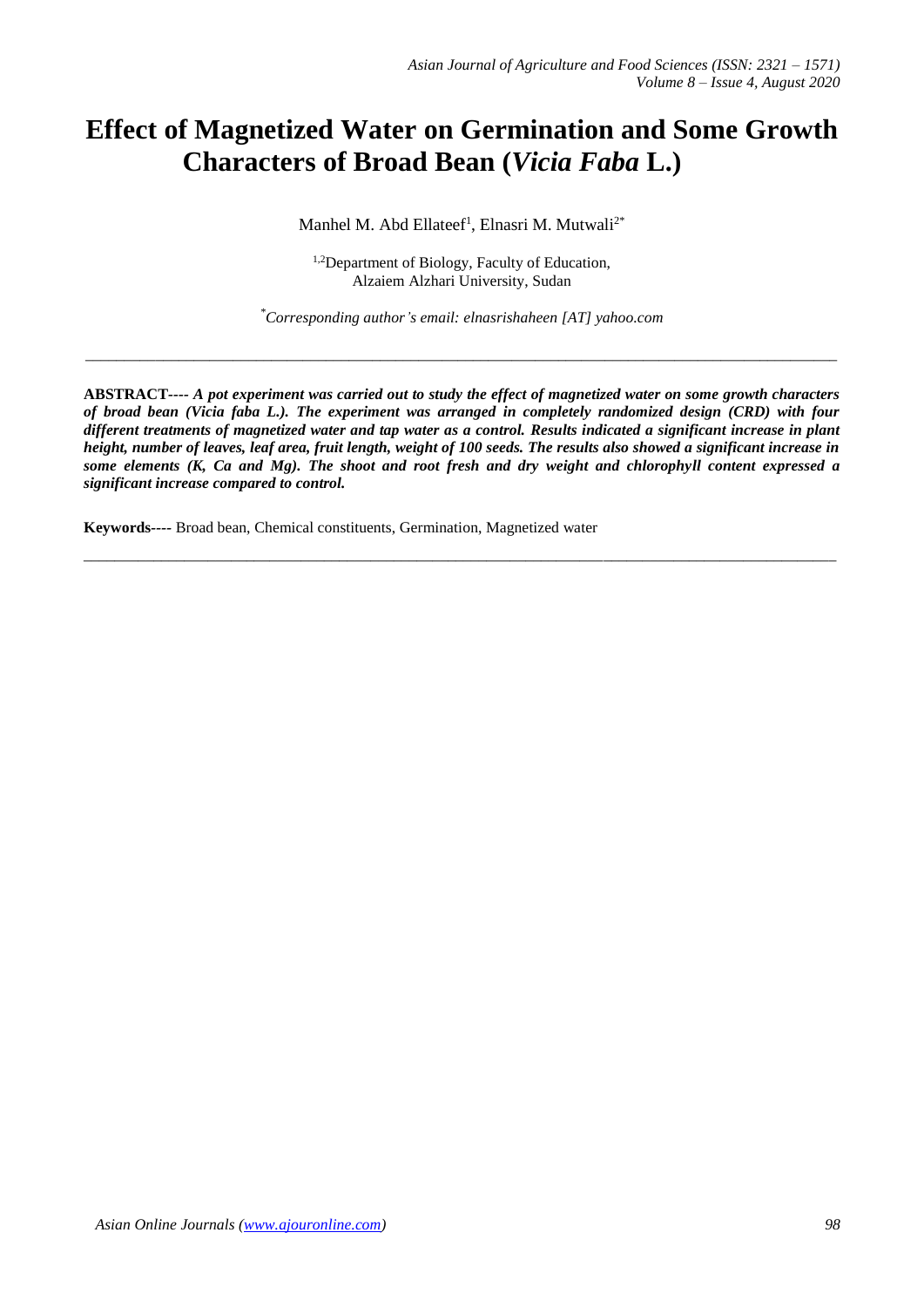## **1. INTRODUCTION**

Modern agricultural efforts are now in search of an efficient eco-friendly production technology based on physical treatment of seeds and water; these physical technologies are safe for environment and frequently change the course of some physiological processes into increased vigour and improved plant development at later stage [1]. The magnetic field can be used as an alternative to the chemical methods of plant treatment for improving the production efficiency [2]. In Sudan the available studies and the application of magnetic water in agriculture is very limited, therefore, the present work aims to study the effect of irrigation with magnetized water on germination growth and yield of broad bean (*Vicia faba* L.).

## **2. MATERIALS AND METHODS**

# *Plant materials:*

The broad bean seeds were obtained from the Agricultural Research Centre, Shambat.

#### *Magnetic device:*

The device used for water treatment was funnel shaped obtained from the local agent of (Magnetic Technologies L.L.C. Model Na MFLa, Dubai, U.A.E.).

#### *Seed Germination:*

The seeds of broad bean with uniform size and without seen defect were arranged to five treatments as the following:

1. The first treatment, seeds were irrigated with tap water (the control).

2. The second treatment, seeds were irrigated with magnetic water (once).

3. The third treatment, seeds were irrigated with magnetized water (three times).

4. The fourth treatment, seeds were irrigated with magnetized water (four times).

5. The fifth treatment, seeds were irrigated with magnetized water (six times).

The germination tests were carried out at laboratory conditions. The experiment was conducted as completely randomized design with three replications. Germination tests were performed according to the guidelines issued by the International Seed Testing Association (ISTA)[3]. During the experiment the germinated seeds were counted daily and water was added according to the necessity.

#### *Pot Experiment:*

The soil used in this experiment was river silt, moderately acid (pH, 6.75), highly permeable.

The experiment was set up in plastic pots  $(27\times18$ cm) and arranged in completely randomized design with three replications. Ten seeds of broad bean were sown in each pot, then thinned to two homogenous seedlings. Measured volume 500 ml/pot of water with or without magnetic treatment was applied in each pot soon after sowing according to the treatments described earlier and then daily during the entire duration of the experiment. The plant heights, number of leaves, leaf area were recorded after 70 days after sowing. The shoot fresh and dry weight, root fresh and dry weights were taken at the end of the experiment. The harvested plants were used for determination of chlorophyll content (a, b) and part of the dried shoot were digested and used for determination of N, P, K, Na, Ca and Mg. the data of the experiment were subjected to analysis of variance (ANOVA) according to [4].

## **3. RESULTS AND DISCUSSION**

Table (1) showed an increase in germination percentage, although was not significant. This increment in germination percentage was reported by [5] who observed an increase in germination of *Pinus tropicalis* seeds with magnetically treated water. Also the work of [6]. [7] and [8]. In this respect [9] reported that a marked positive effect of magnetic treatment on germination and emergence of two broad bean cultivar was observed.

The increase in treatments irrigated with magnetized water may be attributed to the increase in the ability of water absorption and nutrients by the seeds and consequently lead to an increase in germination percentage.

The plant height expressed a significant difference between treatments and control (Table 1). In this connection, [10] found that chick pea plants irrigated with magnetized water were taller than plants irrigated with tap water. Similar results were reported by [11] who found that irrigation flax with magnetized water increased plant height. Also [7] found that plant height of okra increased significantly in the seedlings early treated with magnetic field.

The number of leaves showed a significant increase (Table 1). Similar results were reported by [12] who stated that a significant difference was detected in the number of leaves of okra when used magnetized water against tap water.

The leaf area showed a significant increase in treatments treated with magnetized water compared with control. Similar results were reported by [7] who found an increment in leaf area of okra treated with magnetic field compared to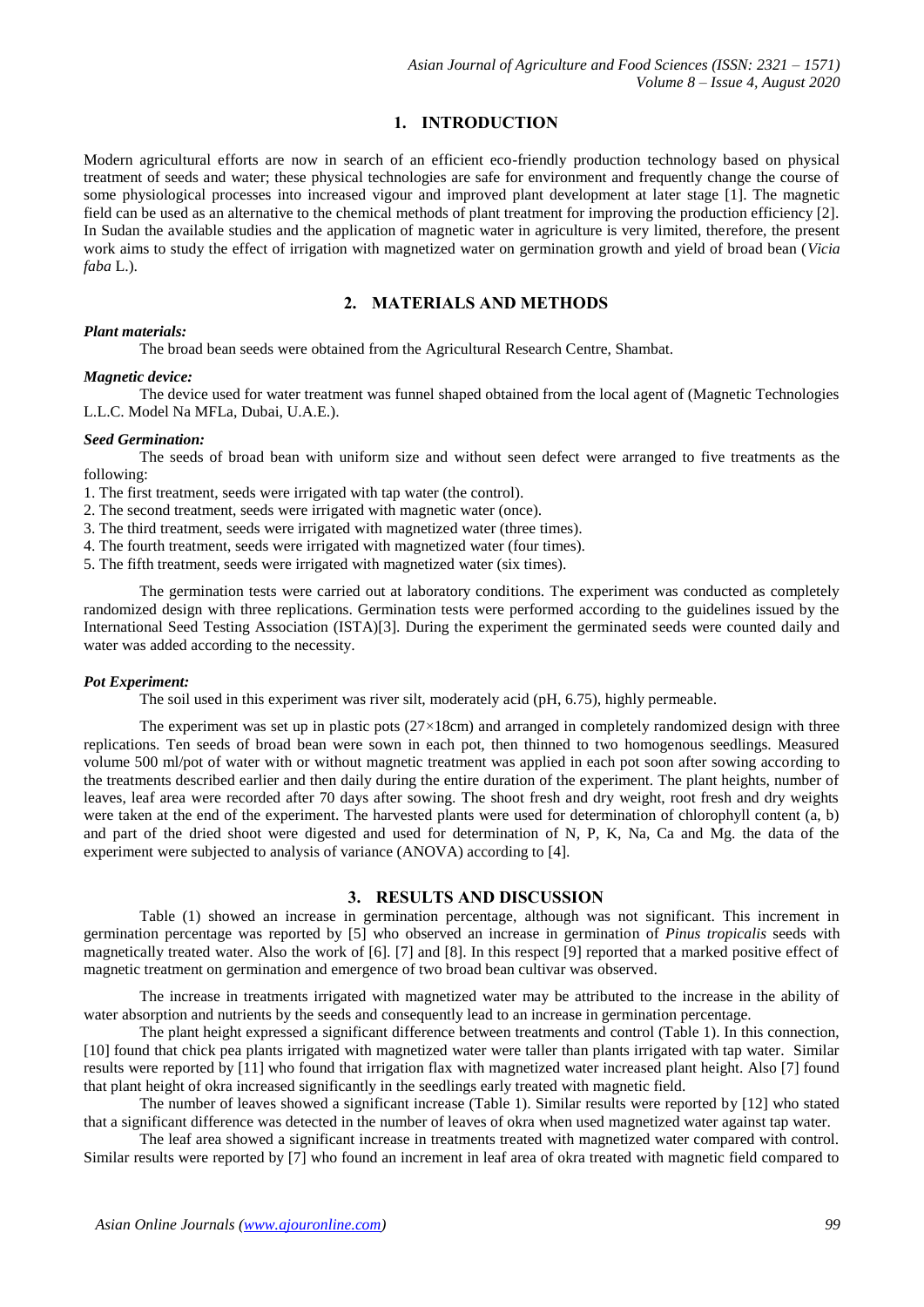control. The work of [13] supports this result as he found an increase in leaf area of beans and peas when irrigated with magnetic water.

| Treat.         | Germination<br>percentage | Plant<br>height<br>(cm) | Number<br>οf<br>leaves | Leaf<br>area<br>(cm <sup>2</sup> ) |
|----------------|---------------------------|-------------------------|------------------------|------------------------------------|
| $T_1$          | 48.89                     | 36.00                   | 17.33                  | 6.76                               |
| T <sub>2</sub> | 50.56                     | 42.16                   | 21.00                  | 9.07                               |
| $T_3$          | 52.22                     | 42.20                   | 21.50                  | 9.06                               |
| T <sub>4</sub> | 50.00                     | 42.66                   | 20.83                  | 9.23                               |
| $T_5$          | 49.50                     | 42.83                   | $1^{\circ}9.83$        | 8.95                               |
| <b>LSD</b>     | 20.37                     | 6.14                    | 1.73                   | 0.15                               |

The increment in leaf area might be due to the increased photosynthetic rates due to greater interception of light [14].

The shoot fresh and dry weight of broad bean showed a significant increase in treatments irrigated with magnetized water against control (Table 2). Similar results were reported by [11] who reported an increase in shoot fresh and dry weight of flax when irrigated with magnetized water. These results concur with the results of [15] who found a significant increase in shoot fresh and dry weight of common bean when treated with magnetic water.

Table (2): Effect of magnetized water on shoot fresh and dry weight, root length and root fresh and dry weight of broad bean

| Treat          | Shoot<br>fresh<br>weight<br>(g) | Shoot<br>dry<br>weight<br>(g) | Root<br>length<br>(cm) | Root<br>fresh<br>weight<br>(g) | Root<br>dry<br>weight<br>(g) |
|----------------|---------------------------------|-------------------------------|------------------------|--------------------------------|------------------------------|
| $T_1$          | 4.15                            | 0.60                          | 4.10                   | 0.66                           | 0.15                         |
| T <sub>2</sub> | 5.25                            | 0.98                          | 6.64                   | 1.90                           | 0.47                         |
| $T_3$          | 5.80                            | 0.99                          | 6.86                   | 1.85                           | 0.42                         |
| T <sub>4</sub> | 5.82                            | 0.98                          | 6.76                   | 1.80                           | 0.43                         |
| $T_5$          | 5.80                            | 0.97                          | 6.71                   | 1.78                           | 0.42                         |
| <b>LSD</b>     | 1.59                            | 0.38                          | 2.58                   | 0.92                           | 0.23                         |

These results may be attributed to the role of magnetized water in increasing absorption and assimilation of nutrients consequently increasing plant growth and hence the shoot fresh and dry weight.

The root length, root fresh and dry weight showed a significant increase in treatments irrigated with magnetized water compared with control. [16] reported that irrigation of sugar beet with magnetized water induced significant increases in root length, root weight and diameter compared with non-magnetized water.

Concerning the chemical elements of broad bean, Table (3) showed that an increase in N, P, and Ca content was observed in treatments irrigated with magnetized water compared with control. However, potassium, K and magnesium Mg expressed a significant difference (P=0.05) between treatments and control. Similar results were reported by [17] who found an increase in concentration of N, K, Ca, Mg of strawberry plant leaves compared with the control. These results were supported by the findings of [18] who reported that shoot N, P and K contents of faba bean was significantly increased by using different magnetized irrigation water compared with the normal or non-magnetized water. Also [19] reported that an increase in concentration of N, K, Ca, Mg of cotton leaves was observed.

Table (3): Effect of magnetized water on some elements of broad bean.

|                |            |          |          | Chlorophyll |      |       |      |
|----------------|------------|----------|----------|-------------|------|-------|------|
| Treat.         | Na<br>$\%$ | P<br>ppm | K<br>ppm | Ca          | Mg   | (a)   | (b)  |
| $T_1$          | 2.02       | 5.80     | 524.0    | 1.12        | 1.15 | 2.185 | 0.85 |
| T <sub>2</sub> | 2.73       | 5.86     | 697.0    | 1.76        | 1.67 | 2.252 | 0.94 |
| $T_3$          | 2.88       | 5.90     | 699.0    | 1.92        | 1.65 | 2.264 | 0.86 |
| T <sub>4</sub> | 2.80       | 5.90     | 612.0    | 2.08        | .66  | 2.330 | 1.05 |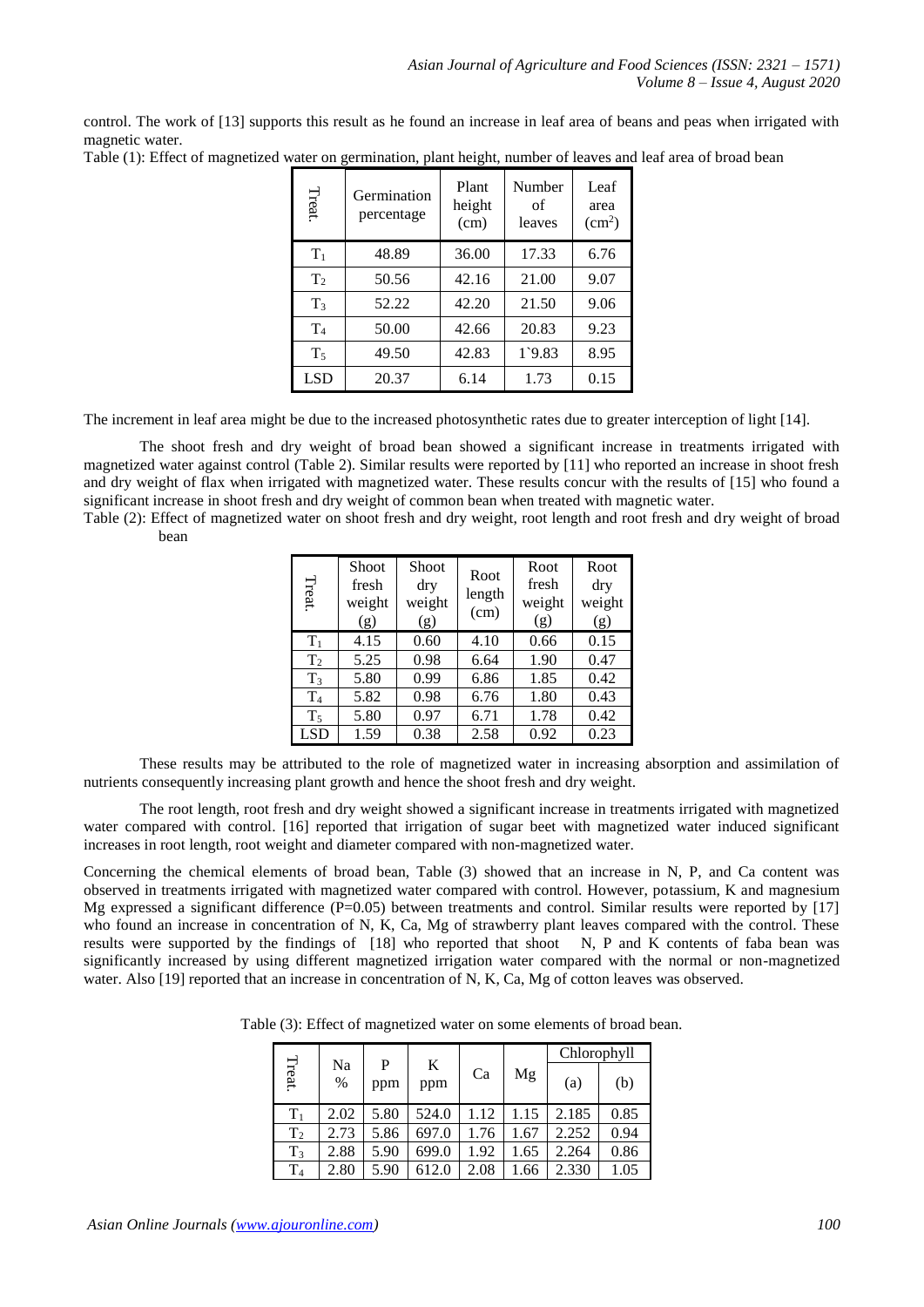|  |  |  | $T_5$ 2.84 582 562.0 2.08 1.57 2.206 0.87                                                                        |  |
|--|--|--|------------------------------------------------------------------------------------------------------------------|--|
|  |  |  | $\vert$ LSD $\vert$ 1.91 $\vert$ 1.87 $\vert$ 25.30 $\vert$ 1.10 $\vert$ 0.26 $\vert$ 0.81 $\vert$ 0.080 $\vert$ |  |

The chlorophyll content (a and b) increased in treatments treated with magnetized water compared with the control. In this respect, [20] showed an increase in chlorophyll and carotenoids content specifically appeared after treatment with magnetic water.

[21] reported that the chlorophyll a, b and carotenoids increased significantly in plants irrigated with magnetized water as compared to the control. [22] confirmed that magnetic field significantly increased chlorophyll a, b and total chlorophyll contents in soy bean (*Glycine max* L.)*.*

The increase in photosynthetic pigments may be attributed to increasing ions mobility and ions uptake improved under magnetic field, which leads to a better photo-stimulation in plants [23].

Table (4) showed some yield components. A significant increase was observed in fruit length in treatments treated with magnetized water compared with the control. Similar results have been reported in barley, sunflower, cotton and lettuce [24].

Table (4): Effect of magnetized water on fruit length, number of fruits/plant, number of seeds/fruit and weight of 100 seeds.

| Treat.         | Fruit length<br>(cm) | No. of<br>fruit/plant | No. of<br>seeds/fruit | Weight of<br>$100$ seeds $(g)$ |
|----------------|----------------------|-----------------------|-----------------------|--------------------------------|
| $T_1$          | 2.80                 | 1.20                  | 2.00                  | 1983                           |
| $T_2$          | 5.60                 | 2.40                  | 2.33                  | 32.17                          |
| $T_3$          | 5.10                 | 2.16                  | 3.00                  | 46.67                          |
| T <sub>4</sub> | 4.67                 | 1.67                  | 2.33                  | 40.33                          |
| $T_5$          | 4.57                 | 2.10                  | 2.67                  | 41.20                          |
| LSD            | 2.30                 | 1.81                  | 1.91                  | 5.63                           |

The number of fruits per plants showed an increase in treatments treated with magnetized water compared with the control. Similar results obtained by [7], [26], [13]. The number of seeds/pod increased in treatment treated with magnetized water compared with control. These results were supported by the results of [9] who reported that magnetic field increased the number of seeds in plants grown from the treated seeds than that from tap water.

The weight of 100 seeds in treatments irrigated with magnetized water showed a significant increase as compared with control (Table 4). In this respect [25] concluded that, magnetic field was shown to induce fruit yield/plant and average fruit weight.

The increased in seed yield was a consequence of the increased number of pods of broad bean as treated with magnetized water.

## *Conclusion*:

It seems that the use of magnetized water can lead to increase some morphological and physiological characters of broad bean, and increase the yield.

#### **4. REFERENCES**

- [1] Carbonell, M.V., Martinez, E. and Amaya, J.M. (2000). Stimulation of germination in rico (*Oryza sativa* L.) by a static magnetic field electro and magneto biology, 19(1): 121-128.
- [2] Aladjadjiyan, A. (2002). Study of the influence of magnetic field on some biological characteristics of *Zea mays*. J. Cent. Eul. Agric., 3: 89-94.
- [3] ISTA International Rules for Seed Testing (2007). International Seed Testing Assoc. Zurich, Switzerland.
- [4] Gomez, A.K. and Gomez, A.A. (1984). Statistical procedures for agricultural research. John Willey and Sons, Inc. Canada.
- [5] Morejon, I.P., Castro, J.C., Velgazquez, L.G. and Gorea, A.P. (2007). Stimulation of *Pinus tropicalis* seeds by magnetically treated water. Int. Agrophys, 21: 173-177.
- [6] Cakmak, J., Dumlupinar, R. and Eradal, S. (2010). Acceleration of germination and early growth of wheat and bean seedlings grown under various magnetic field and osmotic conditions. Bio-electromagnetic. 31: 120-129.
- [7] Naz, A. Jamil, Y., Hag, Z., Iqbal, M., Ahmed, M.K., Ashraf, M.I. and Ahmed, R. (2012). Enhancements in the germination, growth and yield of okra (*Abelnoschus esculentus*) using pre-sowing magnetic treatment of seeds. Indian Journal of Biochemistry & Biophysics. 49: 211-214.